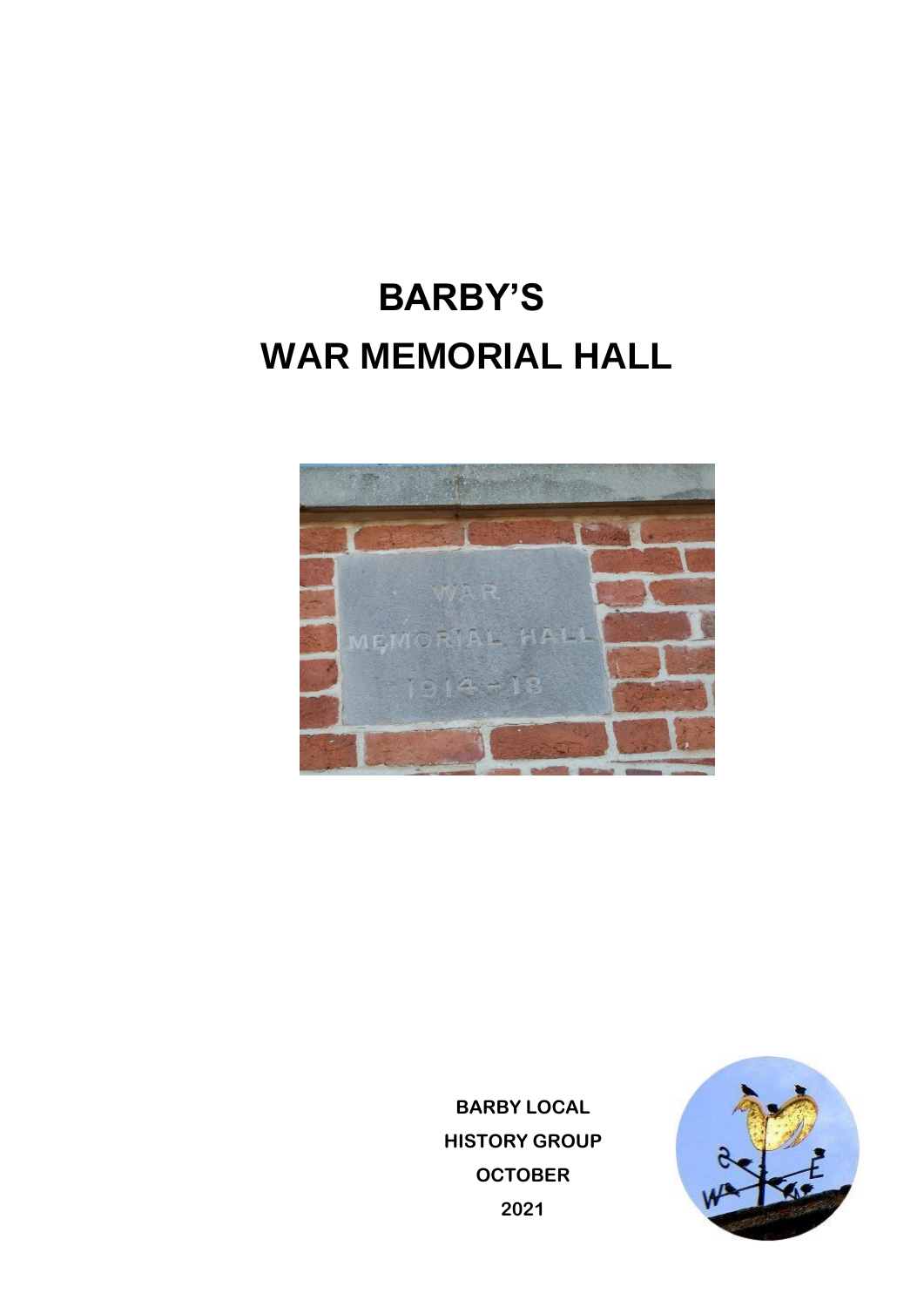This building, now named as Poppy Hall by its present owners in deference to its previous use, was originally a chapel, built in the late 1840s by members of Kilsby Independent Chapel, many of whom lived in Barby. It cost £200 to build, a sum which was cleared by subscription within twelve months, although a further £13 was needed within a year to repair the roof!

The 1851 Ecclesiastical Census records that it was "a separate and entire building used exclusively for worship, with room for 120 standing". The average morning attendance was 100. The return was signed by the Minister at Kilsby, James Rhys Jones.

It had fallen into disuse by the late nineteenth century, the last service being held in February 1915, when only one chapel subscriber, Joseph Foster, was still alive. According to papers given to Barby Local History Group (BLHG) by the present owners, after the First World War it was decided to dedicate it as a memorial to those Barby men who had fought in the war. Thus the property was conveyed in February 1920 by the Chapel Trustees to a number of Barby residents acting as Trustees for the new hall.



Report of the opening ceremony in the *Rugby Advertiser,* 5 February 1920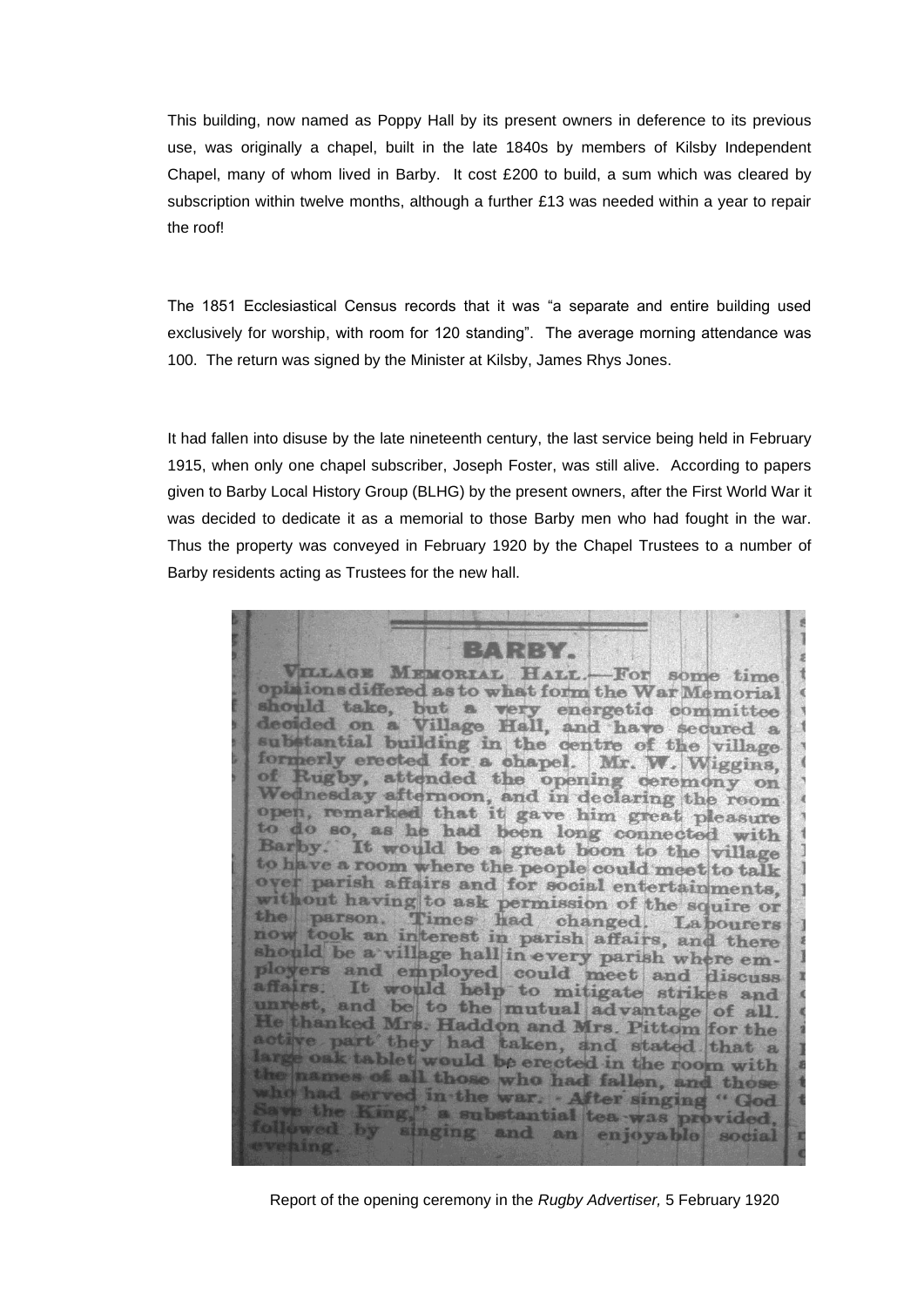There seems to be no record of this decision or how the hall was renovated for its new purpose, but the *Rugby Advertiser* of 5 February 1920 announced the opening of the hall. It tended to be used for meetings and dances instead of the schoolroom, which was under the control of the Rector. The remarks by Mr Wiggins at the opening show how attitudes had changed from before the war. Sadly the oak tablet and its list of combatants does not appear to have survived.

Reports of several local political meetings and other gatherings appear in the local paper over the next couple of decades. But by the late 1930s the hall was falling into disrepair, one local resident recalling that the floor wasn't safe.

The hall was then used for storage of building materials by Bill Cockerill after the Second World War, and after his death it became totally derelict, remaining empty until it was bought by an architect and completely renovated and extended 2005-6.



*The old chapel in 1999 (BLHG P4/032)*

[This photo was taken as part of the History Group's Millenium photo project when members recorded places, buildings and quirky things to be found at that time in Barby village.]